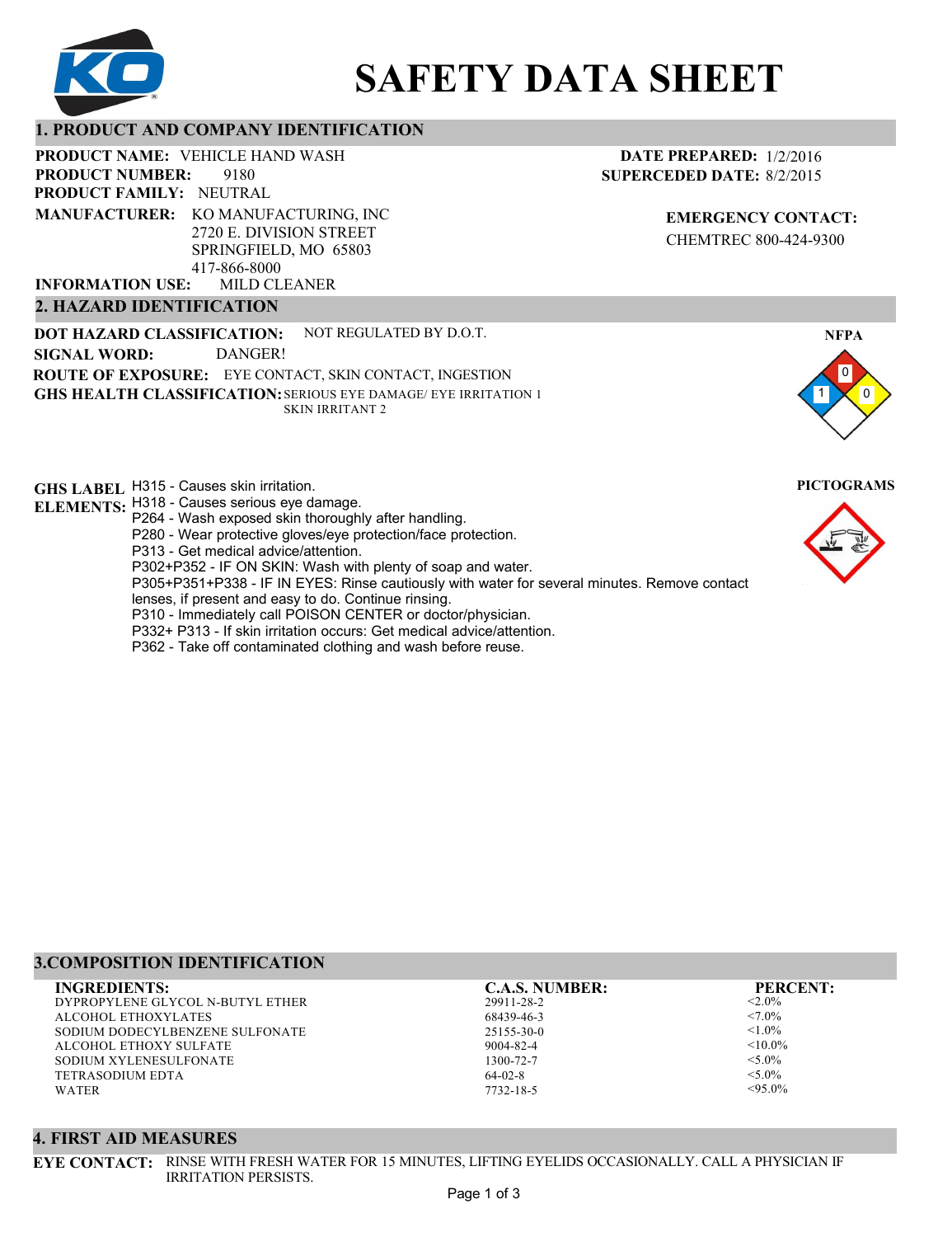#### **4. FIRST AID MEASURES - CONTINUED**

**SKIN CONTACT:** RINSE WITH PLENTY OF FRESH WATER AND REMOVE CONTAMINATED CLOTHING IMMEDIATELY. CALL A PHYSICIAN IF IRRITATION PERSISTS.

**INGESTION:** DO NOT INDUCE VOMITING. CALL A PHYSICIAN IMMEDIATELY. IF CONSCIOUS, GIVE LARGE QUANTITIES OF WATER. DO NOT GIVE ANYTHING BY MOUTH IF UNCONSCIOUS.

**INHALATION:** IF OVERCOME BY EXPOSURE, REMOVE VICTIM TO FRESH AIR IMMEDIATELY. GIVE OXYGEN OR ARTIFICIAL RESPIRATION AS NEEDED. CALL A PHYSICIAN IMMEDIATELY.

#### **5. FIRE FIGHTING MEASURES**

**FLAMMABLE PROPERTIES:** NON FLAMMABLE.

**FLASH POINT:** DOES NOT FLASH.

**SUITABLE EXTINGUISHING MEDIA:** DRY CHEMICAL, FOAM OR CARBON DIOXIDE, WATER SPRAY.

**UNSUITABLE EXTINGUISHING MEDIA:** NOT ESTABLISHED.

**SPECIFIC HAZARDS ARISING** NONE KNOWN.

**FROM THE CHEMICAL:**

**PROTECTIVE EQUIPMENT AND PRECAUTIONS FOR FIREFIGHTERS:** APPPROVED) AND FULL PROTECTIVE GEAR. WEAR SELF-CONTAINED BREATHING APPARATUS (PRESSURE DEMAND MSHA/NIOSH

#### **6. ACCIDENTAL RELEASE MEASURES**

**PERSONAL PRECAUTIONS:** AVOID CONTACT WITH EYES AND SKIN. SPILL AREA MAY BE SLIPPERY. WEAR PROPER PROTECTIVE EQUIPMENT WHEN DEALING WITH RELEASE.

**ENVIRONMENTAL PRECAUTIONS:** CONTAIN SPILL TO AVOID RELEASE TO THE ENVIRONMENT. KEEP CONTAINER TIGHTLY CLOSED WHEN NOT IN USE.

**METHODS FOR CONTAINMENT** COLLECT FOR DISPOSAL USING AN INERT ABSORBENT MATERIAL AND TRANSFER TO A **AND CLEAN-UP:** CONTAINER FOR REUSE OR DISPOSAL.

#### **7. HANDLING AND STORAGE**

**HANDLING:** HANDLE WITH CARE AND AVOID CONTACT WITH EYES AND SKIN. ALWAYS WEAR PROPER CHEMICAL RESISTANT PROTECTIVE EQUIPMENT 29CFR1910.132-138. WASH THOROUGHLY AFTER HANDLING.

**STORAGE:** STORE IN A COOL, DRY PLACE. KEEP OUT OF REACH OF CHILDREN. KEEP LID TIGHTLY CLOSED WHEN NOT IN USE.

#### **8. EXPOSURE CONTROLS/PERSONAL PROTECTION**

**ENGINEERING CONTROLS:** NONE REQUIRED UNDER NORMAL USE.

**EYE / FACE PROTECTION:** CHEMICAL SAFETY GLASSES.

**SKIN PROTECTION:** CHEMICAL RESISTANT GLOVES.

**THRESHOLD LIMIT VALUE (TLV):** NOT ESTABLISHED.

#### **9. PHYSICAL AND CHEMICAL PROPERTIES**

**PHYSICAL STATE:** LIQUID. **APPEARANCE: ODOR: BOILING POINT:** NOT ESTABLISHED. **FREEZING POINT:** NOT ESTABLISHED. **SPECIFIC GRAVITY:** 1.04 **pH (1%): EVAPORATION RATE:** NOT ESTABLISHED. **FLASH POINT: LOWER FLAMMABILITY/EXPLOSIVE LIMIT:** NOT ESTABLISHED. **UPPER FLAMMABLE/EXPLOSIVE LIMIT:** NOT ESTABLISHED. 7.5-8.5 DOES NOT FLASH. CLEAR RED LIQUID. FRUITY SCENT. **VISCOSITY: REALITIVE DENSITY:** 8.7 LBS./GL. **SOLUBILITY: VAPOR PRESSURE:** NOT ESTABLISHED. **VAPOR DENSITY:** NOT ESTABLISHED. **DECOMPOSITION** NOT ESTABLISHED. **TEMPERATURE: PARTICAL COEFFICIENT:** NOT ESTABLISHED. **N-OCTANOL/WATER** NOT ESTABLISHED. SOLUBLE.

**AUTO-IGNITION TEMPERATURE:** NOT ESTABLISHED.